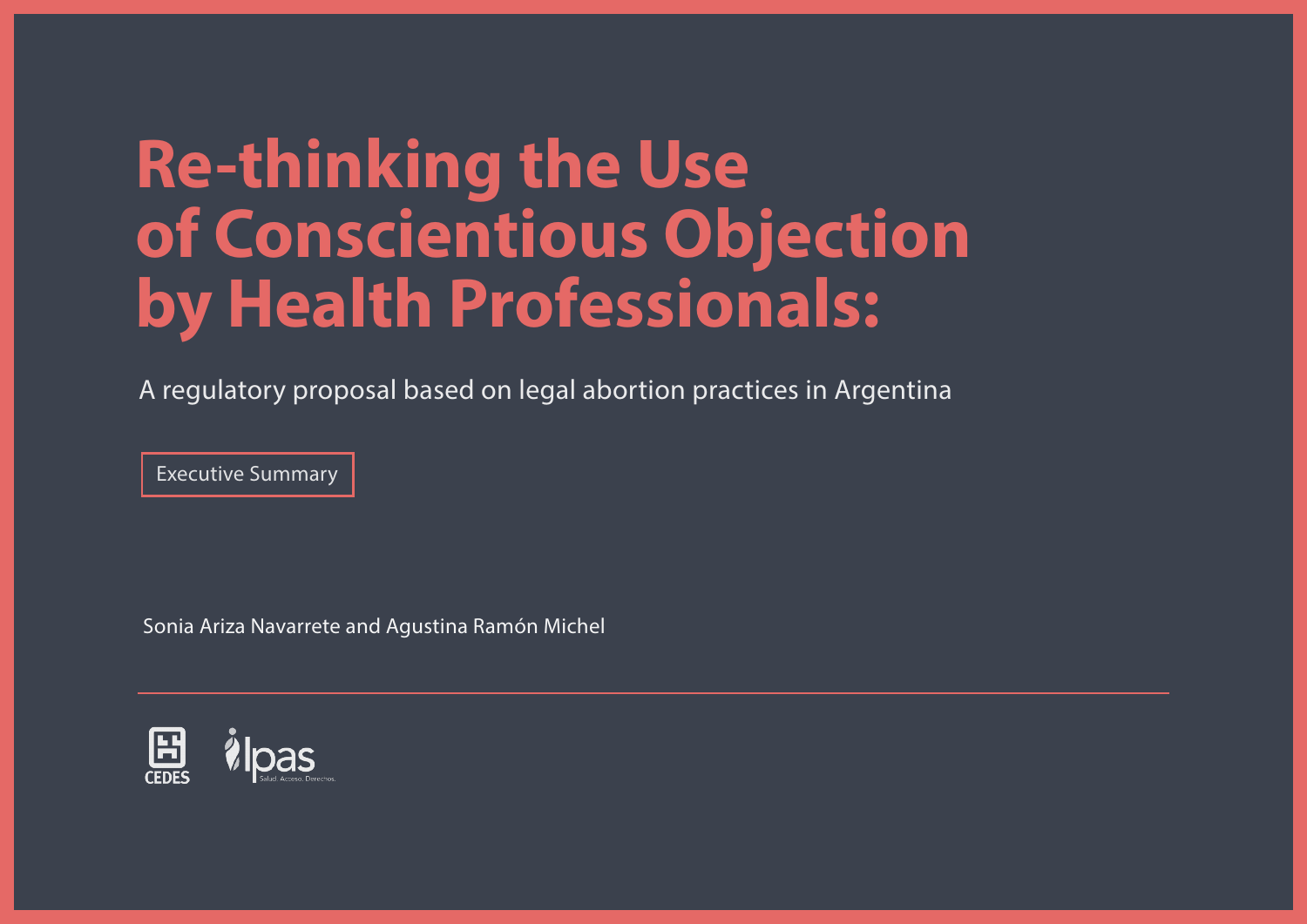"Ninety percent of health-care practitioners will not perform abortions," warned physicians in Chaco, a province in north-eastern Argentina, during the debate in Argentina's Senate to extend the legalization of abortion in July 2018. Around this same time, in a nearby province, Misiones, every physician in one hospital declared that they would register as conscientious objectors should the legislation prove successful. Just a few days earlier, Argentina's press reported that more than 200 girls had been raped and forced to give birth in Misiones, without access to legal abortion under the rape indication. In Argentina abortion is legally permitted in cases where a pregnancy presents a risk to the life or health of the pregnant woman or person and in cases of rape.

At the same time, many legal abortion providers experience stigma, work overload, and even professional and social marginalization. Some of them are labeled as "abortionists," that is to say, "they do the dirty work." It is not uncommon for chiefs of staff within health services and hospital directors to use their titles and authority to restrict young physicians' freedom. There exists "a kind of 'forced obedience'; residents in certain facilities were afraid that, if they did not declare themselves objectors, they would be marginalized and would not have access to the positions or the training necessary for other services," as stated by a health-care manager interviewed for this research.

For all these reasons, when one seeks to lay the foundation for a public health policy that includes legal abortion, it is very difficult to avoid claims of conscientious objection (CO). It has become practically impossible to ensure access to legal abortion without responding to this phenomenon.

Executive Summary In our work to understand CO as it is applied to legal abortion services in Argentina and generally, we focused on two crucial and interdependent aspects of this problem: re-conceptualization of CO and a proposal for its regulation within the framework of a public health policy. Both are empirically informed. In addition to secondary sources, we assessed opinions and perceptions through a survey with 269 professionals working in public sector health services, about the manifestations, causes, and impact of CO, and conducted 11 semi-structured interviews with health-care managers and chiefs of staff at health facilities.

> The framework we proposed brings into play regulatory gaps, concrete needs, and daily experiences both within health-care teams and among health authorities. This framework also seeks to account for the characteristics of medical training, the institutional context within health facilities, and the socio-political environment where CO is exercised.

> **We understand CO as a case of moral rejection, where health-care practitioners who are unable to resolve their internal dilemma recognize that, even though it is required by several principles of professional ethics, they will not be able to provide objective care to patients who request a legal abortion. Hence, they resort to this exception, transferring the case and workload to their colleagues.** Thus, CO should be first and foremost an act of humility, rather than moral arrogance, much less religious fundamentalism or covert political pressure.

> Nonetheless, we have found that CO is used as a tool to evade the costs associated with stigma, work overload, legal confusion, loss of professional prestige, and potential problems given the actions of conservative groups, prosecutors, and other authorities who abuse their power in hostile work, institutional, and even social environments.

> Therefore, **CO functions as an individual and institutional form of evasion**, or an outlet, to avoid all costs generated by providing legal abortion care in this precarious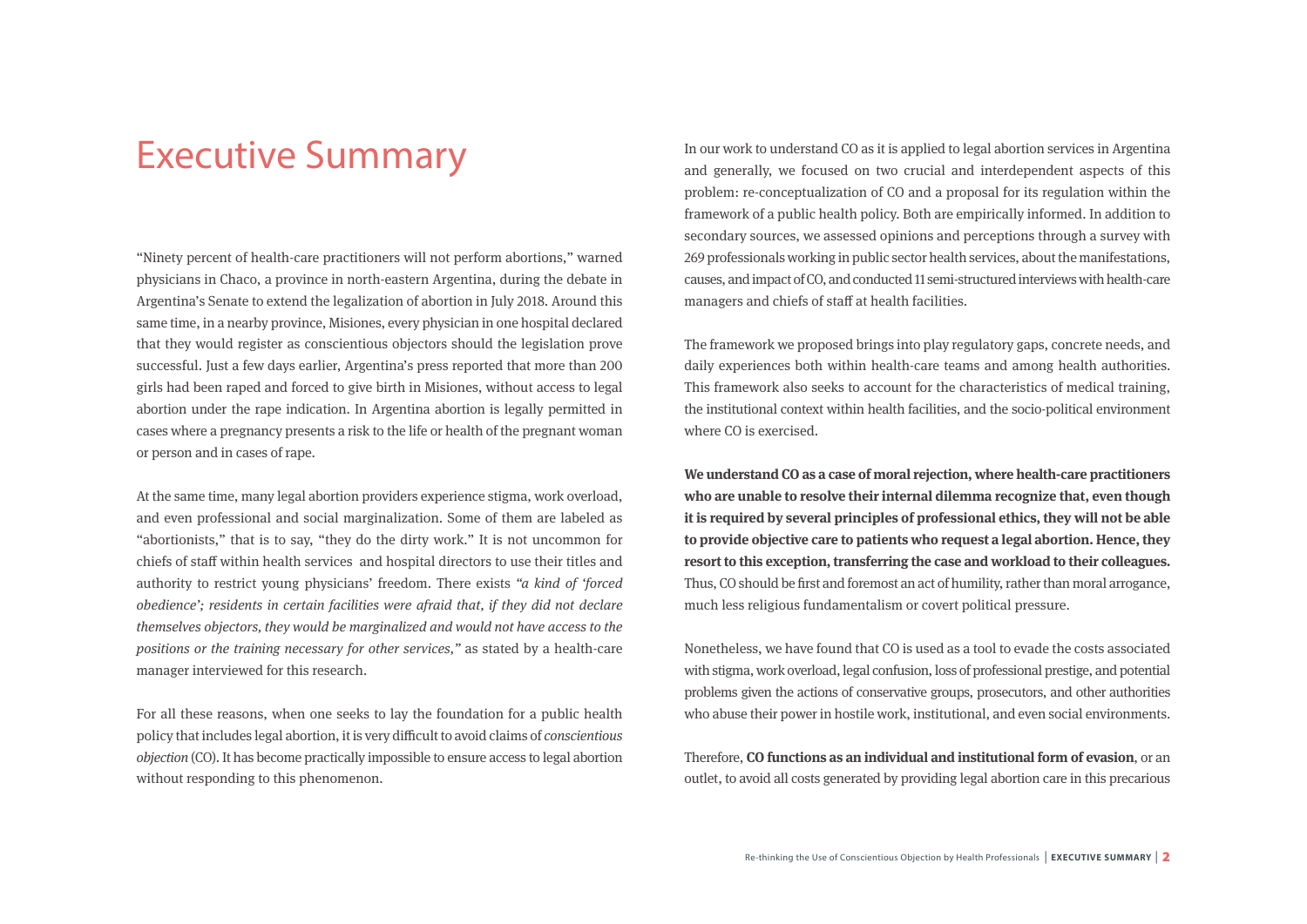context. It is a mechanism used not only by providers, but also by entire teams and authorities, to avoid fulfilling their obligations to respect, protect, and uphold the right to a legal abortion, and to protect themselves in extremely hostile environments with respect to abortion. This is suggested by our survey, where for example 42% of providers thought that use of CO is partly due to fear of being stigmatized by other health-care providers.

Besides its distorted uses and the inevitable place, it occupies in the public debate on access to and expansion of reproductive rights, CO is especially relevant due to the magnitude and consequences of its exercise. **There is a correlation between the incidence of CO and problems related to health-care provision, including a lack of access and delays in care, patient mistreatment, and maternal morbidity and mortality, among others**. According to the respondents, the main problems caused CO are its impact on quality of care (62%), workload of health-care practitioners who provide legal abortions (58%), and tension among team members (57%). Only about 7% of those surveyed thought that CO does not generate problems within health-care teams.

In much of Argentina, **freedom of conscience among providers who treat women seeking a legal abortion is restricted**. For example, within health facilities, authorities abuse their power to limit health-care practitioners' individual decisions regarding the provision of legal abortion care. Most survey respondents (51%) believe that health facility authorities, including chiefs of staff, influence teams so that they will deny abortion care. According to one provincial sexual and reproductive health care coordinator, "in hospitals there are people who report that a catchphrase was "we must sign as objectors," a mandate that came from administrators at the health facility."

Even though providers who perform legal abortions work within the law and are motivated by their conscience, they face stigma, marginalization within their health

facilities and the professional community, harassment, and even threats of physical harm. In other words, they pay a very high price to exercise their freedom of conscience, unlike providers who deny this care. Accountability for providing care becomes distorted, as do the incentives and disincentives to fulfill one's professional and legal duties.

**Besides being used as a way to avoid negative consequences for providing legal abortion care, CO is also used as a Trojan Horse**; sheltered by the protection of individual freedom of conscience, it functions as a political tool to dismantle public policies regarding reproductive health. This is the case with regard to way the Catholic Church has encouraged the use of CO from its upper echelons, members of which who have urged their followers to use CO as a way to resist legal changes favorable to reproductive rights.

**The distorted and political uses of CO have been promoted due to the lack of public policies that effectively include CO**. Although Argentina's Supreme Court of Justice and health policy have recognized CO both legally and politically, beginning with the first national laws on reproductive rights passed in 2002, there's still no regulation that sufficiently address the matter of CO. The highest court, in its historical 2012 ruling on abortion, reaffirmed the need to regulate CO to ensure that its exercise does not hinder access to legal abortion. However, to this date, the national health policy has not dealt with the conditions for and limitations of CO, nor with its abuse nor the causes that drive providers to claim CO. This is in spite of the fact that providers' refusal to provide legal abortion care has translated into violation of patients' rights and lack of access to life-saving care, thus becoming the rule in several of the country's provinces.

This phenomenon is not exclusive to Argentina or the region. CO clauses accompanied the first wave of abortion legalization in European countries and in the United States, between 1970 and 1980, as a pragmatic need and also as legal reality stemming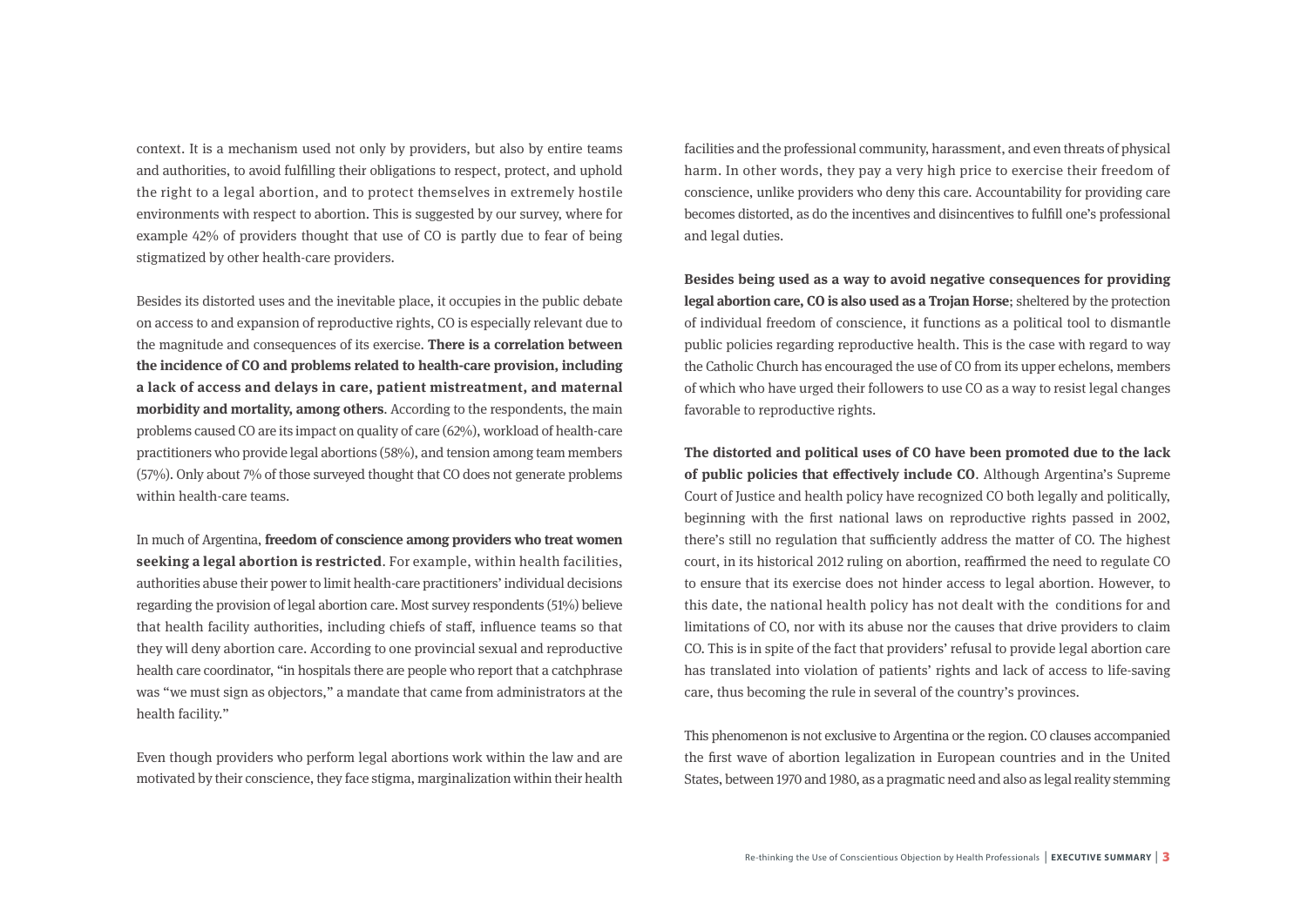from political negotiations that permitted the realization of abortion rights. Since then, they have proliferated somewhat mechanically, without attention to the inconsistencies of this extraordinary institution in the health context, as if there were no better ways to accommodate the interests at play.

Faced with this disturbing reality, aim to reflect upon and reconceptualize CO, to understand it not as the result of conflict between an internal moral belief and an external obligation, but as a complex moral conflict among several beliefs and principles that inform each provider's conscience. This conflict takes place deep within the conscience of each person, although it should consider the external impacts it generates. That is precisely why, when one claims conscientious objection so as to be considered exempt from fulfilling one's professional and legal duty, there is a costly moral dimension. Health providers' use of CO favors a given personal belief over, or place of, a set of moral principles, as well as legal and professional duties that are also part of the axiological substrate of that provider and, hence, are called upon to guide his or her behavior.

For all the aforementioned reasons, we propose a new name for this phenomenon, to understand it more precisely as: **"the denial to provide legal abortion care for moral or religious reasons."** First, we believe that all health-care practitioners exercise their conscience. This is precisely one of the problems with the term CO: it grants monopoly over the term conscience to providers who, paradoxically, deny health care to a patient who is also exercising their conscience by requesting a legal abortion. A second problem is equating conscience with not providing abortions, which contributes to stigma toward those who do provide this service. A third problem with the term CO is that it creates and incomplete scenario. Providers who request to be exempt from fulfilling a legal duty are not only objecting, but also denying that care to someone. Conversely, speaking about the refusal to provide legal abortion care for moral or religious reasons, or for other similar reasons, presents a more complete picture of CO and synthesizes the behavior. For this reason, the denial of legal abortion care for these reasons is a more accurate description of CO. Finally, it is problematic to continue using the term CO, which emerged as a result of mandatory military service, because it is very difficult to find similarities with the way in which the concept is applied in healthcare.

Understanding the refusal to provide legal abortion care for moral or religious reasons in the sense mentioned above, we proceed with a **regulatory proposal that inserts this concept in the framework of a public policy to uphold reproductive rights**.

The proposal includes a clause to be incorporated into the law to extend abortion rights and regulation of said clause as part of sexual and reproductive health policies, with the appropriate rationales.

The clause allows denial of care based on moral or religious reasons, with the following characteristics:

- **i) individual and not institutional**, given that conscience, and hence moral integrity, is individual and not collective;
- ii) for health-care practitioners who practice abortions first-hand, not for those who perform additional tasks, either before or after the procedure;
- **only for moral or religious reasons, that do not constitute criteria for iii) discrimination** against the persons requesting an abortion or against the other members of one's health-care team;
- **iv) this denial implies four duties:** claiming exemption from providing legal abortion care in all settings where one practices medicine; providing accurate, complete, and clear information to individuals who have the right to a legal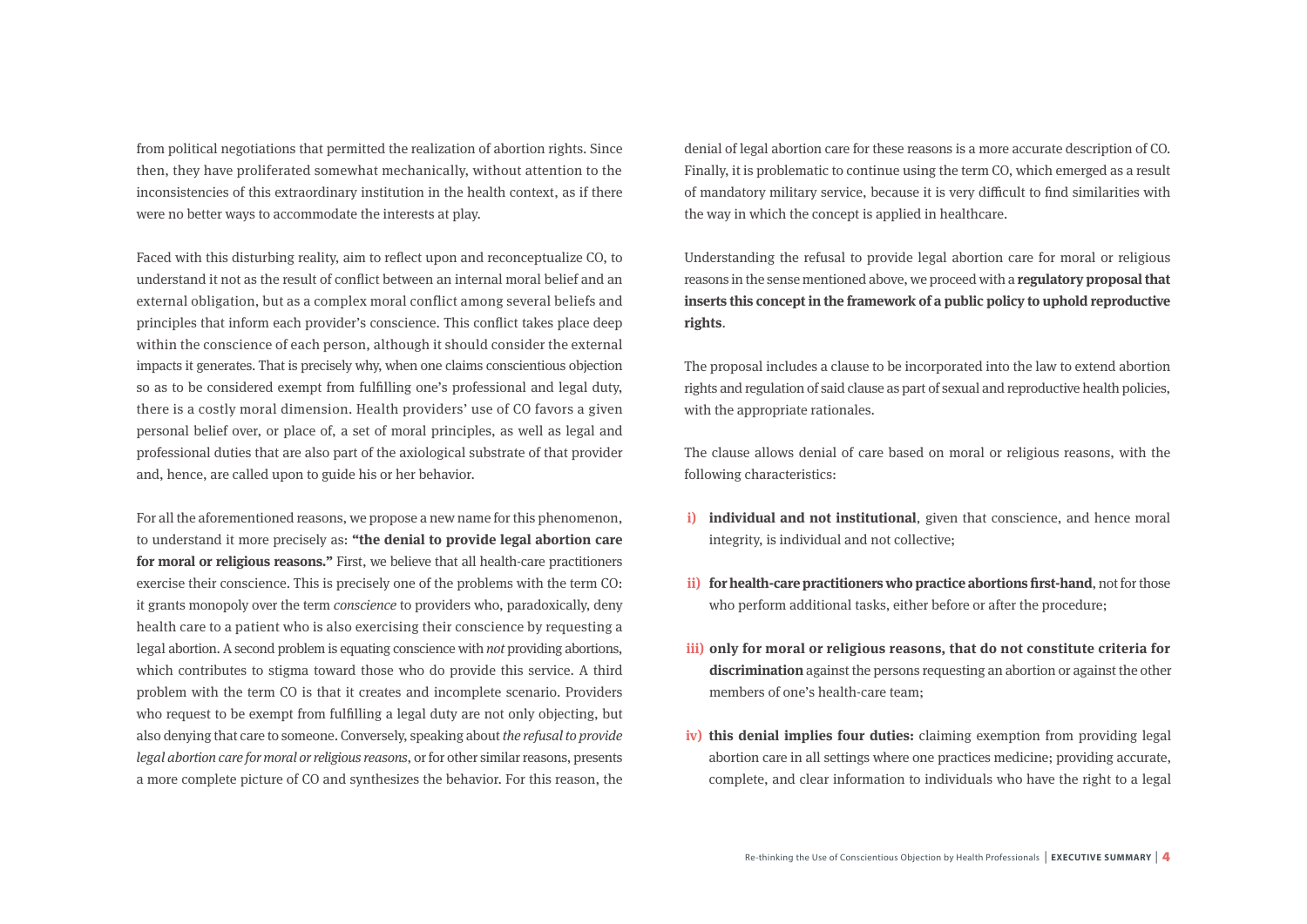abortion, referring in good faith to another provider who is willing to provide this service, and making the necessary arrangements to re-distribute workloads within the care team, as established by the facility's Management or by the provider.

*v***) restrictions to exercising this exception:** it cannot be exercised in emergency cases, when there are no providers available to provide this service, or when the health professional occupies a managerial position. The last restriction is an important consideration given the need to prevent health-care practitioners in positions of authority from exercising undue influence and limiting the professional freedom of the team in charge.

The regulation we are proposing also establishes institutional responsibilities that correspond to each level of health-care management.

While this proposal was designed specifically for the Argentine context, we hope that it serves as a reference for other countries, primarily although not exclusively, in Latin America ▪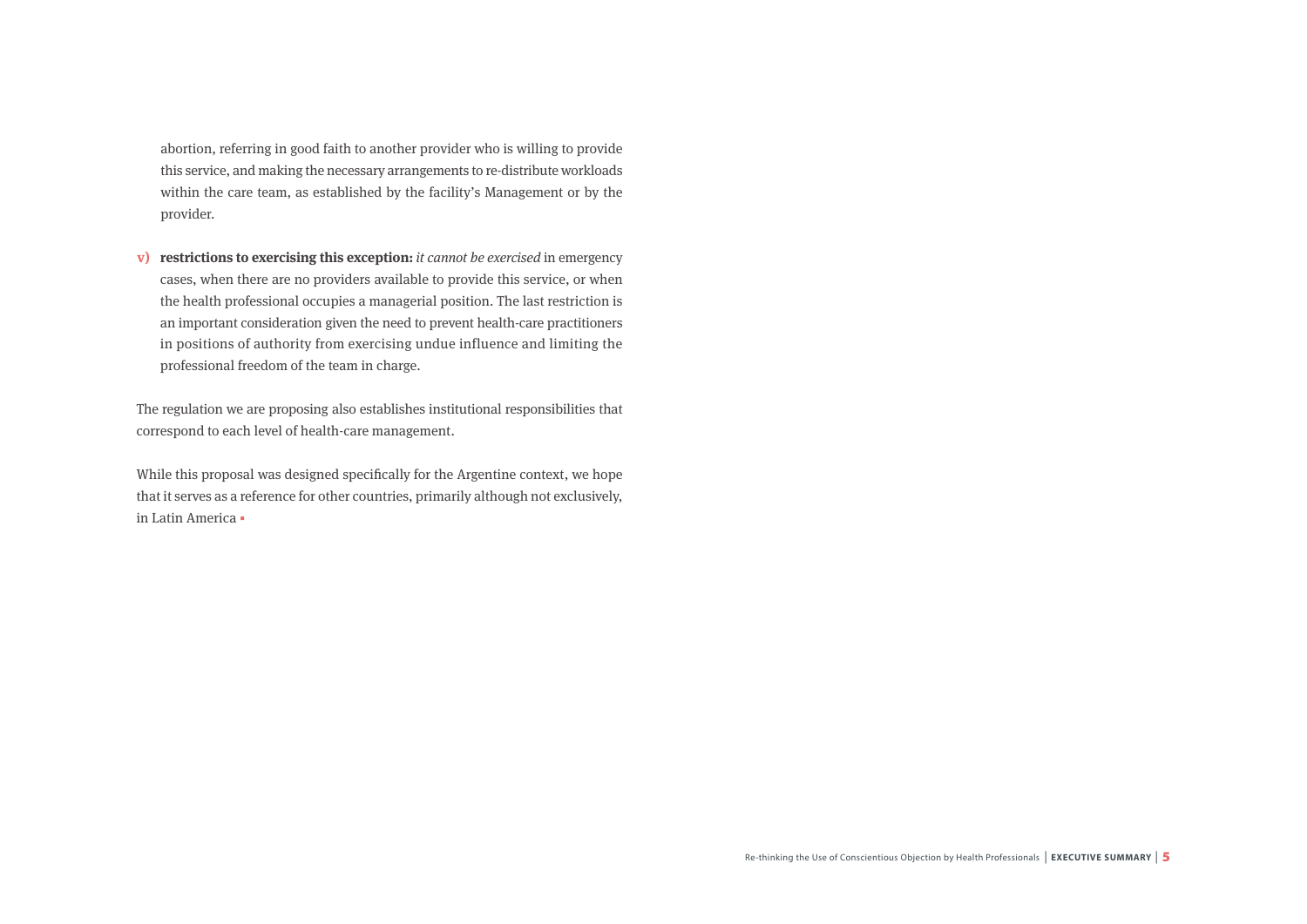Regulatory Proposal: Refusal to Provide Legal Abortion Services for Moral or Religious Reasons in Argentina\*

## **Clause for inclusion in a law to legalize abortion in Argentina**

**Art. 1.**- Health professionals who intervene directly in the abortion may refuse to provide the abortion for moral or religious reasons, by prior written notification addressed to the highest authority within the health facility where they work, accompanied by the reasons for their refusal.

All providers who refuse to provide abortion for moral or religious reasons must:

- maintain their refusal to provide abortion care in all public and private **a)** settings where they practice;
- **b**) provide truthful, adequate and clear information to the pregnant person;

in good faith, refer the pregnant person to another provider available **c)**to perform the abortion, without causing undue burden on the person requesting the abortion.

Failure to comply with the above will prevent providers from exercising refusal to provide abortion care, and will lead to disciplinary, administrative, criminal, and civil sanctions, as appropriate.

**Art. 2**.- Health professionals may not refuse to provide legal abortion for moral or religious reasons:

- **a)** in emergencies or when there are no other providers available to provide this service at the health facility where the health professional works;
- **b**) when the provider holds the position of chief of staff or health team coordinator.

## **Regulation of Conscientious Objection to Abortion**

**Art. 1.**- Health professionals who intervene directly in the abortion may refuse to provide the abortion for moral or religious reasons, as long as they fulfill, in all cases, the rest of their professional duties and legal obligations, and as long as their refusal does not hinder the rights of pregnant persons, especially their right to health, autonomy, and non-discrimination.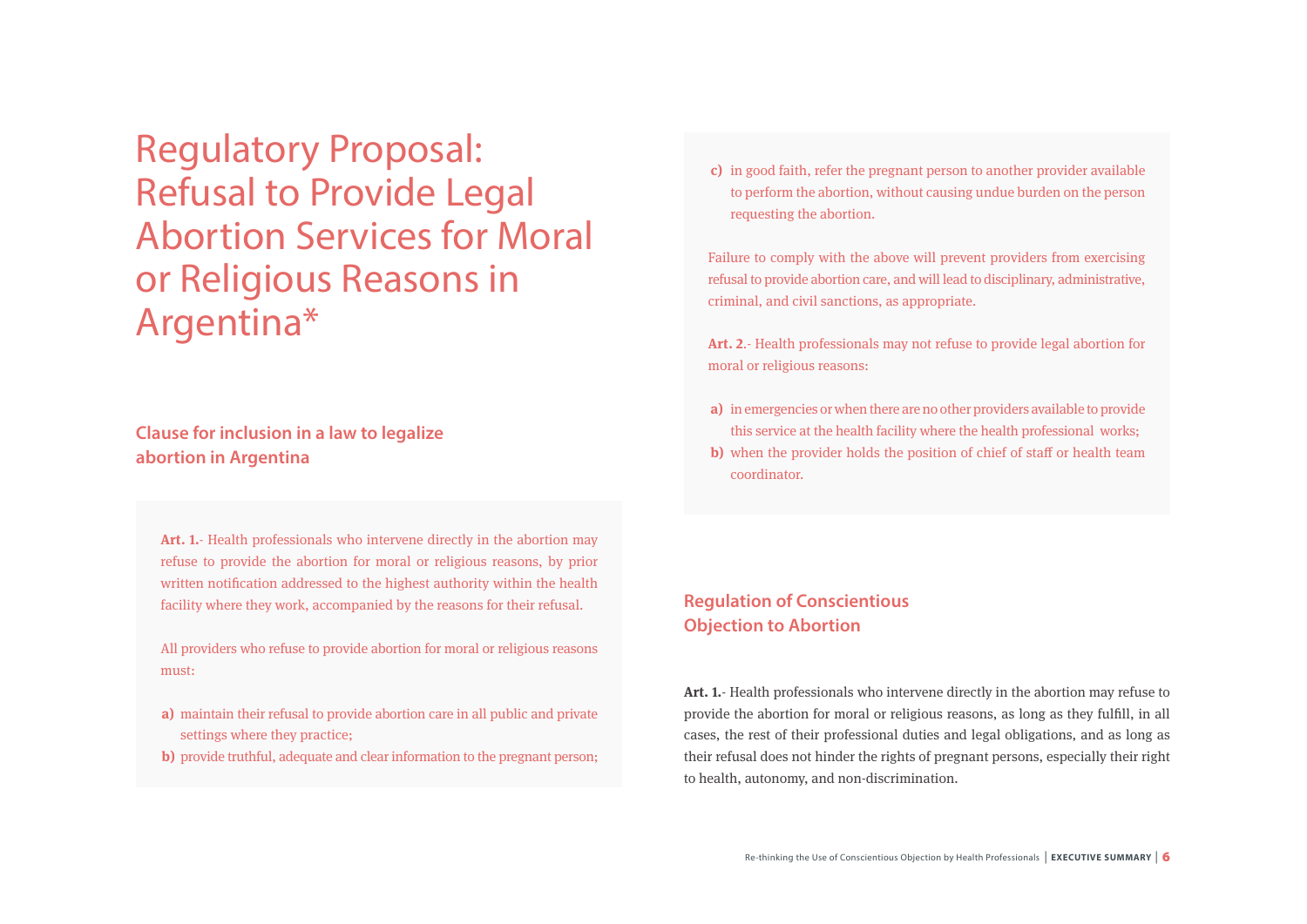Reasons based on a lack of knowledge regarding validated scientific evidence or existing legal standards, or based on discriminatory beliefs or practices, will not be considered moral or religious reasons.

**Art. 2.**- All health-care practitioners who refuse to provide abortion for moral or religious reasons must:

- maintain their refusal in all public and private settings where they practice. **a)**  Partial refusal to provide abortion limited by gestational age or by the abortion method will be accepted, as long as it refers to the provider's performance and not to the pregnant person's characteristics;
- **b)** provide truthful, sufficient, and clear information to the pregnant person, based on the pregnant person's capacities and conditions, respecting that person's right to participate and be heard during the care received;
- **c)** in good faith, refer the pregnant person to another provider, without disproportionate burden on the person seeking abortion care or delays in care;
- comply with alternate duties established by health authorities for redistribution **d)**  of tasks within the facility;
- take all additional necessary steps to ensure access to abortion, in accordance **e)**  with the current regulation aimed at that purpose.

**Art. 3.**- Health professionals may not refuse to provide abortion for moral or religious reasons:

- **a)** in emergency situations;
- **b**) when there are no other providers available to provide this service at the health facility where the health-care practitioner works , or when there is no previously established referral system;
- when the provider holds the position of chief of staff or health team coordinator, **c)**  due to their role as institutional guarantor of access to this service.

**Art. 4.**- In order to exercise refusal to provide abortion for moral or religious reasons, providers must give prior written notification to the highest authority at the facility where they practice medicine, accompanied by the reasons for the refusal. Health professionals may withdraw their refusal at any time by written notification addressed to said authority.

**Art. 5.**- Failure to comply with the requirements described in articles 1, 2, 3, and 4 will prevent providers from exercising refusal to provide abortion for moral or religious reasons, and will lead to disciplinary, administrative, criminal, and civil sanctions, as appropriate.

**Art. 6.**- The highest authority within the health-care institution will be responsible for ensuring access to legal abortion and the management of providers' refusal to provide abortion for moral or religious reasons. To fulfill these obligations, the highest authority must:

- submit information about providers available to provide abortions to the **a)**  health authority in their jurisdiction;
- **b**) develop and monitor adequate referral mechanisms, in case there are health-care practitioners who refuse to provide abortion for moral or religious reasons, to ensure access to abortion without undue delays;
- develop and monitor the implementation of mechanisms to incentivize legal **c)**  abortion provision and for ensuring accountability regarding providers' refusal to provide this service. For this purpose, they may establish alternative duties for redistribution of workloads within health-care teams;
- **d)** promote ongoing training for health-care practitioners, with a gender and human rights perspective, in accordance with scientific and technological advances.